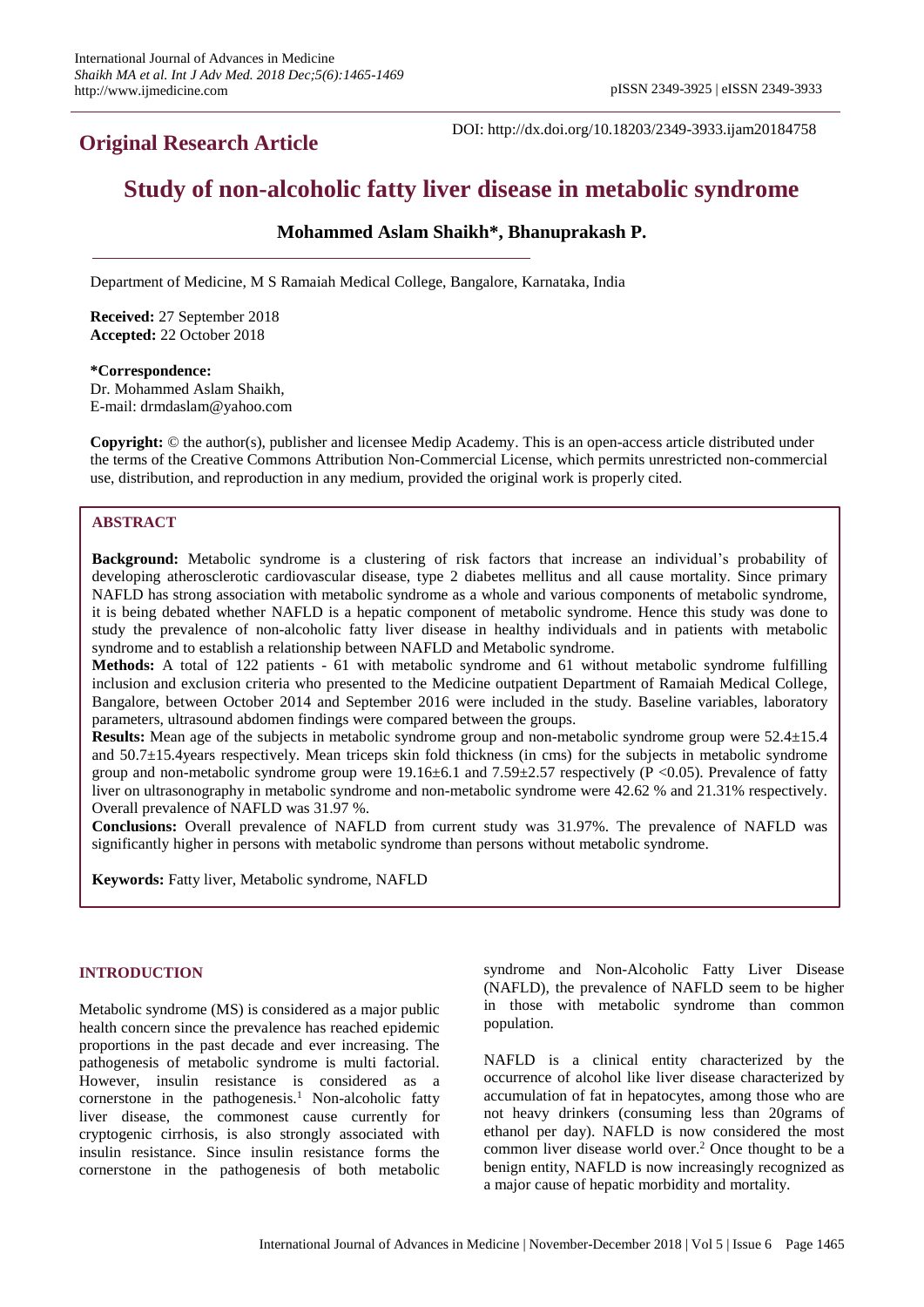Various studies have reported the prevalence of NAFLD among Indian population between  $10-32\%$ .<sup>3,4</sup> However there are few Indian studies on the prevalence of NAFLD in patients with metabolic syndrome. The current study aims to study the prevalence of non-alcoholic fatty liver disease in healthy individuals and in patients with metabolic syndrome and to establish a relationship between NAFLD and metabolic syndrome.

## **METHODS**

Study was a hospital based prospective case control study conducted at Ramaiah Hospital over a period of 2 years from October 2014 to September 2016. A total of 122 cases were enrolled into current study. The study cohort was divided into two groups - study group - individuals with metabolic syndrome, and control group - individuals without metabolic syndrome.

## *Inclusion criteria*

Patients aged above 18 years and diagnosed to have metabolic syndrome according to new International Diabetes Federation (IDF) criteria.<sup>5</sup> MS was defined as presence of central obesity; defined as waist circumference ≥90cm for men and ≥80cm for women PLUS any two of the following four factors -

- Raised triglyceride level (TG)  $\geq$ 150mg/dl (1.7mmol/L) or specific treatment for this lipid abnormality.
- Reduced HDL cholesterol: <40mg/dl (1.03mmol/L) in males, <50mg/dl (1.29mmol/L) in females, or specific treatment for this lipid abnormality
- Raised blood pressure systolic ≥130 mmHg or diastolic >85mmHg or treatment for previously diagnosed hypertension.
- Raised fasting blood sugar (FBS) ≥100mg/dl (5.6mmol/L) or previously diagnosed type 2 diabetes mellitus.

# *Exclusion criteria*

- Patients who had abusive alcohol consumption (>20grams/day),
- patients who have acute and chronic liver disease,
- patients who were treated with hepatotoxic drugs and
- Pregnant patients were excluded from the study.

Total of 122 patients fulfilling inclusion and exclusion criteria were included. Purpose of the study was explained to the patients and informed consent was obtained.

There after patients were assessed, vital parameters measured, and anthropometric measurements done and blood samples for complete blood count, lipid profile, fasting blood glucose, and liver function test was sent. clinical parameters, laboratory investigations, and ultrasonographic findings were compared among the two groups.

#### *Statistical analysis*

In the statistical analysis of our study, continuous variables are presented as mean for parametric data and median if the data is non-parametric or skewed. Student t test was applied for calculation of statistical significance whenever the data followed normative distribution. Mann whitney test was applied whenever data followed nonnormative distribution.

Categorical variables are expressed as frequencies and percentages. Nominal categorical data between the groups was compared using chi-square test or fisher's exact test as appropriate.  $P \le 0.05$  was taken to indicate a statistically significant difference. Minitab version 17 was used for computation of statistics.

## **RESULTS**

Mean age of the subjects in metabolic syndrome group and non-metabolic syndrome group was 52.4±15.4 and 50.7±15.4years respectively. There were 27 females and 34 males in each of the groups. From the current study, no statistically significant difference was noted between two groups in terms of age and gender distribution. Though the mean age in control group was slightly lower than metabolic syndrome group, this didn't have a statistical significance  $(p=0.546)$ . Thus, in the current study design, age and gender were not significant confounding factors.

Mean Body mass index (BMI) for the subjects in metabolic syndrome group and non-metabolic syndrome group was  $31.39\pm6.93$  and  $26.42\pm6.28$ kg/m<sup>2</sup> respectively  $(P \le 0.05)$ . 46 subjects (75.41%) in metabolic syndrome group and 28 subjects (45.9%) in non-metabolic syndrome group had abnormal waist circumference (P <0.05). 52 subjects (85.25%) in metabolic syndrome group and 34 subjects (55.74%) in non-metabolic syndrome group had abnormal waist hip ratio  $(P \le 0.05)$ .

Triceps skin fold thickness was another anthropometric variable studied in this study which showed statistically significant elevations in metabolic syndrome group. Mean triceps skin fold thickness for the subjects in metabolic syndrome group and non-metabolic syndrome group was  $19.16 \pm 6.1$  and  $7.59 \pm 2.57$  cms respectively ( $p<0.05$ ). 36 subjects (59.01%) in metabolic syndrome group and 12 subjects (19.67%) in non-metabolic syndrome group had diabetes. 40 subjects (65.57%) in metabolic syndrome group and 13 subjects (21.31%) in non-metabolic syndrome group had hypertension.

Mean total cholesterol, triglyceride, and low density lipoprotein (LDL) cholesterol was higher in patients with metabolic syndrome when compared to patients without metabolic syndrome, and the difference was statistically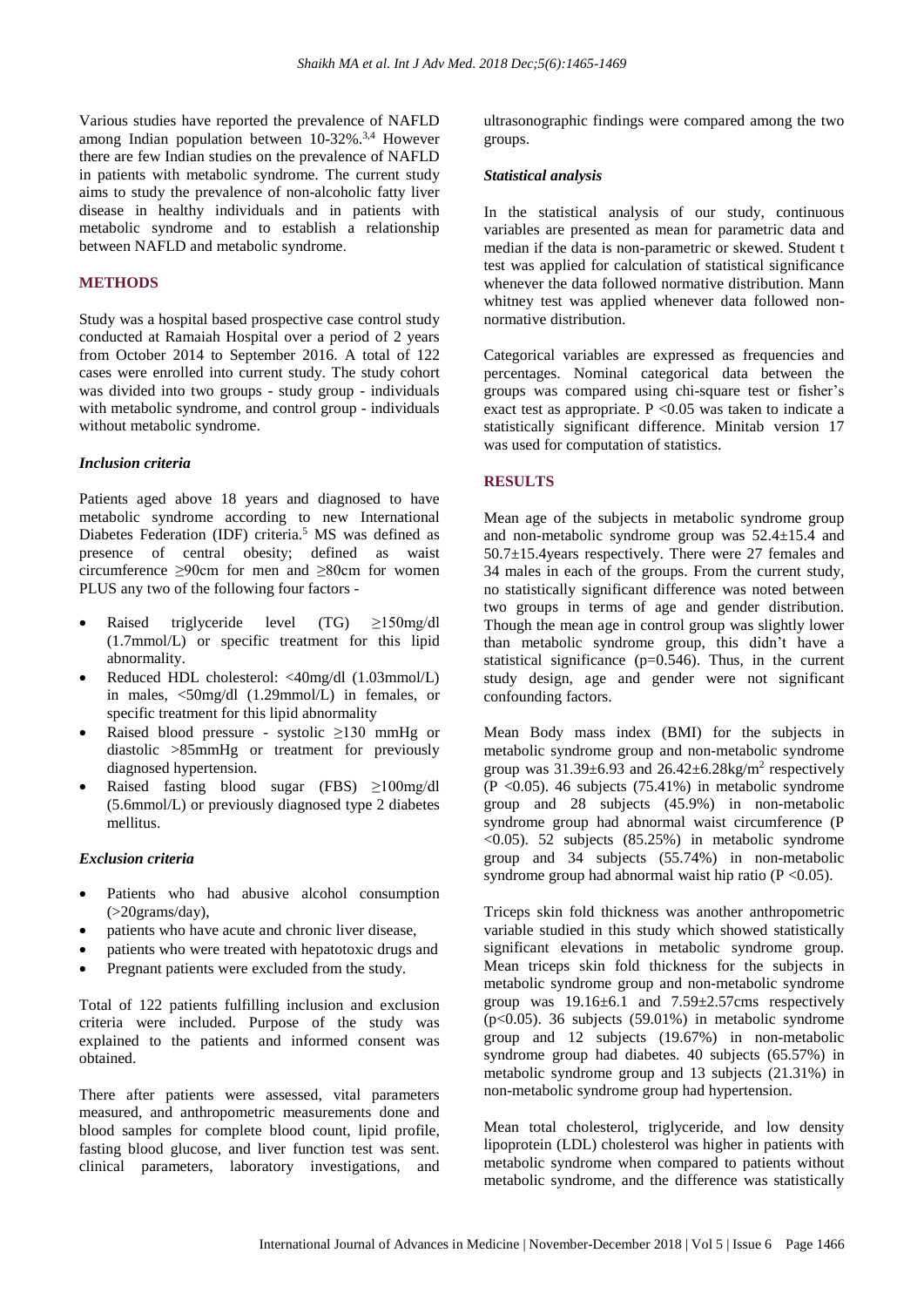significant  $(p<0.05)$ . Mean high density lipoprotein (HDL) cholesterol was lower in subjects with metabolic syndrome, when compared to subjects with no metabolic syndrome  $(36.9 \pm 4.02 \text{ and } 39.21 \pm 4.12 \text{mg/dl}$  respectively) and the difference was statistically significant (Table 1).

Among the various Liver function parameters studied, AST (aspartate aminotransferase) and total bilirubin were significantly elevated in Metabolic syndrome group when compared to subjects with no metabolic syndrome.

## **Table 1: Lipid profile.**

| Lipid profile             | <b>Patients with metabolic syndrome</b><br>$(n=61)$ | <b>Patients without metabolic</b><br>syndrome $(n=61)$ | P value       |
|---------------------------|-----------------------------------------------------|--------------------------------------------------------|---------------|
| Total cholesterol (mg/dl) | $233.28 + 28.10$                                    | $143.98 + 20.40$                                       | $\leq 0.005*$ |
| Triglyceride (mg/dl)      | $193.80 + 40.80$                                    | $101.70 \pm 27.50$                                     | $\leq 0.005*$ |
| $HDL$ (mg/dl)             | $36.90 + 4.02$                                      | $39.21 + 4.12$                                         | $\leq 0.005*$ |
| $LDL$ (mg/dl)             | $157.60 \pm 24.40$                                  | $84.30 \pm 18.30$                                      | $< 0.005*$    |

#### **Table 2: Liver function test.**

| <b>Lab Parameters</b>     | <b>Patients with metabolic</b><br>syndrome $(n=61)$ | <b>Patients without metabolic</b><br>syndrome $(n=61)$ | P value  |
|---------------------------|-----------------------------------------------------|--------------------------------------------------------|----------|
| <b>Total Bilirubin</b>    | $0.362 \pm 0.0773$                                  | $0.327 \pm 0.0767$                                     | $0.012*$ |
| Aspartate transaminase    | $17.64 + 4.63$                                      | $16.28 \pm 2.83$                                       | $0.053*$ |
| Alanine transaminase      | $16.25 + 2.66$                                      | $16.26 + 2.62$                                         | 0.973    |
| Alkaline phosphatase      | $56.60 \pm 10.10$                                   | $56.90 \pm 16.00$                                      | 0.904    |
| Gamma glutayl transferase | $24.05 \pm 5.60$                                    | $26.36 + 5.86$                                         | $0.028*$ |



## **Figure 1: Fatty liver on Ultrasonography.**

Whereas ALT (alanine aminotransferase) and ALP (alkaline phosphatase) levels were identical in both the groups. (Table 2) Of the total 122 subjects included in the current study, 39 had sonological evidence of NAFLD. Thus, the overall prevalence of NAFLD was approximately 32%. 26 subjects (42.62%) in metabolic syndrome group and 13 subjects (21.31 %) in nonmetabolic syndrome group had fatty liver (Figure 1). Chi square test was applied and p value of less than 0.011 was obtained. Hence, the difference was statistically significant.

## **DISCUSSION**

The mean BMI was significantly higher in metabolic syndrome group  $(31.39 \pm 6.93 \text{kg/m}^2)$ , in comparison to control group  $(26.42 \pm 6.28 \text{kg/m}^2)$ . This is an expected result from the study as obesity forms a diagnostic component of metabolic syndrome. It can be noted from the study that the mean BMI of the control group too falls in overweight category emphasizing the epidemic proportions achieved by obesity. The typical Indian body phenotype is thought to have higher body fat percentage at lower BMI and high waist hip ratio at low waist circumference. A study conducted by Dudeja A et al, among Asian Indians in India showed that for mean BMI of 23.3 kg/m<sup>2</sup>, the mean body fat was estimated at 35%. These observations in the past have resulted in revising the various anthropometric criteria employed in diagnosis of Metabolic syndrome particularly waist circumference for Asian population.<sup>3</sup>

Triceps skin fold thickness is another anthropometric variable studied in this study which shows statistically significant elevations in metabolic syndrome group. The mean triceps skin fold thickness (TSF) in metabolic syndrome group was 19.16cms±6.10 while in control group  $7.59 \text{cm} \text{s} \pm 2.57$  ( $p=0.00$ ). Thus, TSF seems to have a positive correlation with occurrence of metabolic syndrome. TSF has been used as a convenient anthropometric tool for many decades in nutritional assessment of both under nutrition and obesity.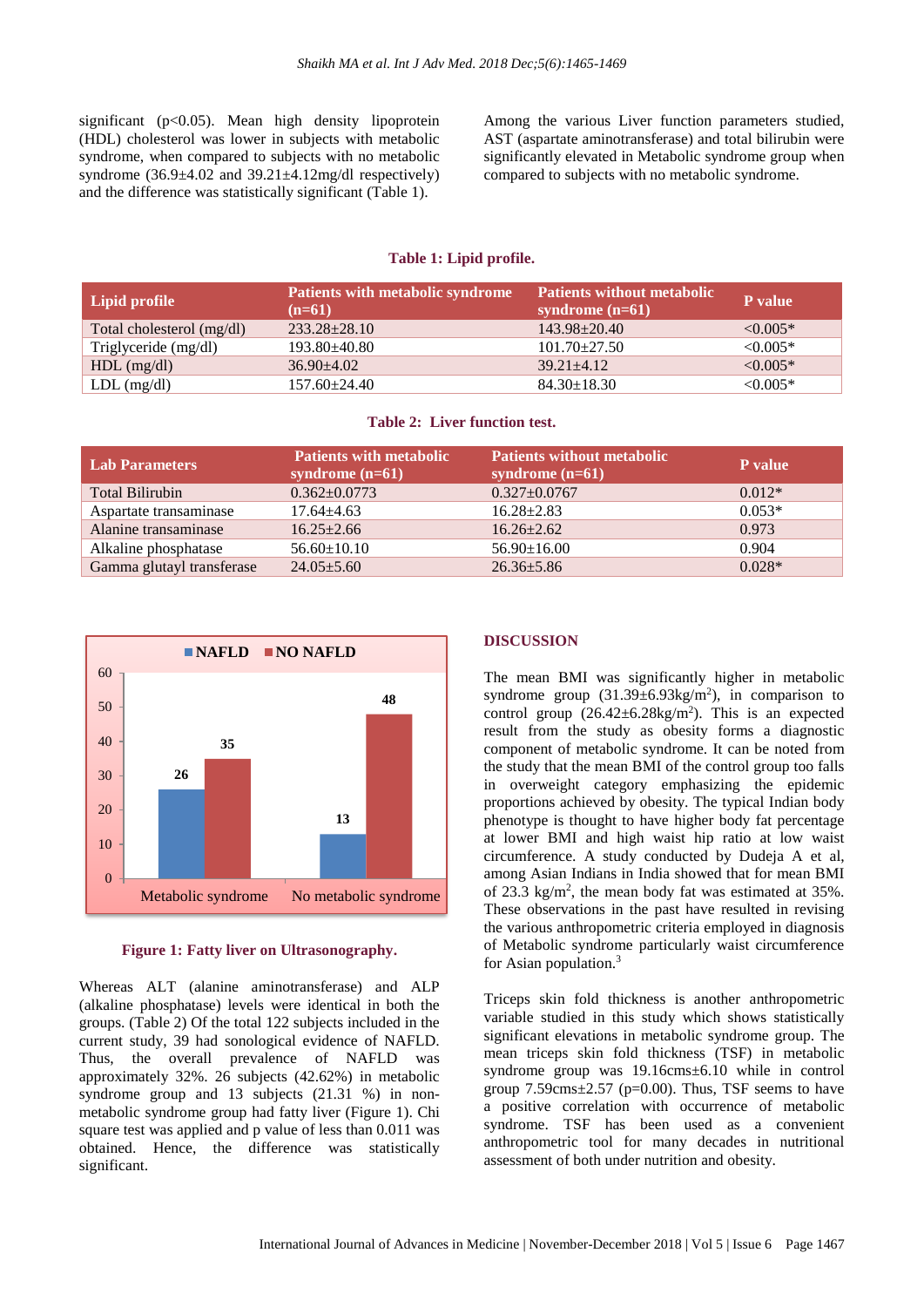The prevalence of diabetes was 59% in metabolic syndrome group and 19.6% in control group. The higher prevalence of DM in metabolic syndrome group was an anticipated result. Surprising finding from current study is that the prevalence of diabetes is high even in control group (19.6%), in comparison to global prevalence and significantly higher than national prevalence of 9%. This increase in overall prevalence of DM can be attributed to the fact that majority of the patients in the current study belonged to  $4<sup>th</sup>$  to  $6<sup>th</sup>$  decade of age, an age group considered to be at risk for diabetes.

In consistence with other studies, the prevalence of hypertension was higher in metabolic syndrome group (metabolic syndrome group with hypertension, n=40, control group with hypertension  $n=13$ ,  $p=0.0000014$ ). The prevalence of hypertension in metabolic syndrome from the current study is 65.5%. Various studies have estimated the prevalence of hypertension among individuals with metabolic syndrome from  $56-85\%$ .<sup>2,6</sup>

The present study shows that metabolic syndrome is strongly associated with atherogenic dyslipidemia. The atherogenic dyslipidemia is defined by elevated LDL cholesterol, tryglyceride, apolipoprotein B and lower HDL-C levels. This constellation of risk factors termed atherogenic dyslipidemia is an independent risk factor for future occurrence of Arteriosclerotic cardiovascular disease (ASCVD).

The principal research question of the current study was to study the association between NAFLD and metabolic syndrome. Of the total 122 subjects included in the current study, 39 had sonological evidence of NAFLD. Thus, the overall prevalence of NAFLD from current study was approximately 32%. This prevalence correlates with various Indian and Asian studies.<sup>7-11</sup>

The prevalence of NAFLD is estimated between 20-35% among general population in India by various studies.3,4 The overall prevalence of 21.31 % in control group from present study shares similarity with the already existing data.

In present study, the prevalence of NAFLD was significantly higher in metabolic syndrome group, 46.6% versus 21.3% in control group. (p=0.011). Similar finding was noted in a study done by Uchil D et al, in which the prevalence of NAFLD was 47% in those with metabolic syndrome and  $23\%$  in controls.<sup>12</sup> In a study done by Mishra S et al, on 119 individuals with metabolic syndrome, 27% of them had NAFLD.<sup>13</sup> This association between metabolic syndrome and NAFLD can be explained from the fact that insulin resistance forms the key pathogenetic factor for both these disease entities.

In fact, various authors have debated whether NAFLD should be considered as a separate entity or should be included as a diagnostic criterion for Metabolic syndrome. Few studies have also suggested that sonological evidence of NAFLD often predates the occurrence of overt metabolic syndrome and DM. This observation suggests the possibility of utilizing sonological evidence of NAFLD as predictor for development of overt DM and metabolic syndrome in future.

Recent studies have concluded that NAFLD might represent another feature of metabolic syndrome. Pathophysiologic considerations and clinical associations support that insulin resistance and hyper-insulinaemia have a central role in pathogenesis of both metabolic syndrome and NAFLD.

Since it was a case control study with small sample size, to what extent the observations from current can be generalized to population at large remains unclear. However current study strongly confirms well known association between metabolic syndrome and NAFLD, association between atherogenic dyslipidemia and metabolic syndrome and also emphasizes ever increasing prevalence of obesity, diabetes mellitus, dyslipidemia and liver disease in population in general and in those with metabolic syndrome in particular

NAFLD and metabolic syndrome affect a sizeable portion of the general population and are considered as public health concerns by now.

Patients with NAFLD not only frequently suffer from insulin resistance but also have increased overall mortality. Although NAFLD seems a benign entity in short term follow up, on the long run, it can progress to active hepatitis, NASH and ultimately to cirrhosis in some patients and Hepatocellular carcinoma (HCC). Because of the long-term consequences of the disease, strong association with ASCVD risk, we emphasize the importance of early detection of NAFLD in high-risk groups, including obese patients, as well as those with evidence of insulin resistance or other components of metabolic syndrome.

# **CONCLUSION**

Overall prevalence of NAFLD from current study was approximately 32%. The prevalence of NAFLD was significantly higher in persons with metabolic syndrome than in persons without metabolic syndrome. Present study strongly confirms well known association between metabolic syndrome and NAFLD, association between atherogenic dyslipidemia and metabolic syndrome and also emphasizes ever increasing prevalence of obesity, diabetes mellitus, dyslipidemia and liver disease in population in general and in those with metabolic syndrome in particular.

*Funding: No funding sources Conflict of interest: None declared Ethical approval: The study was approved by the Institutional Ethics Committee*